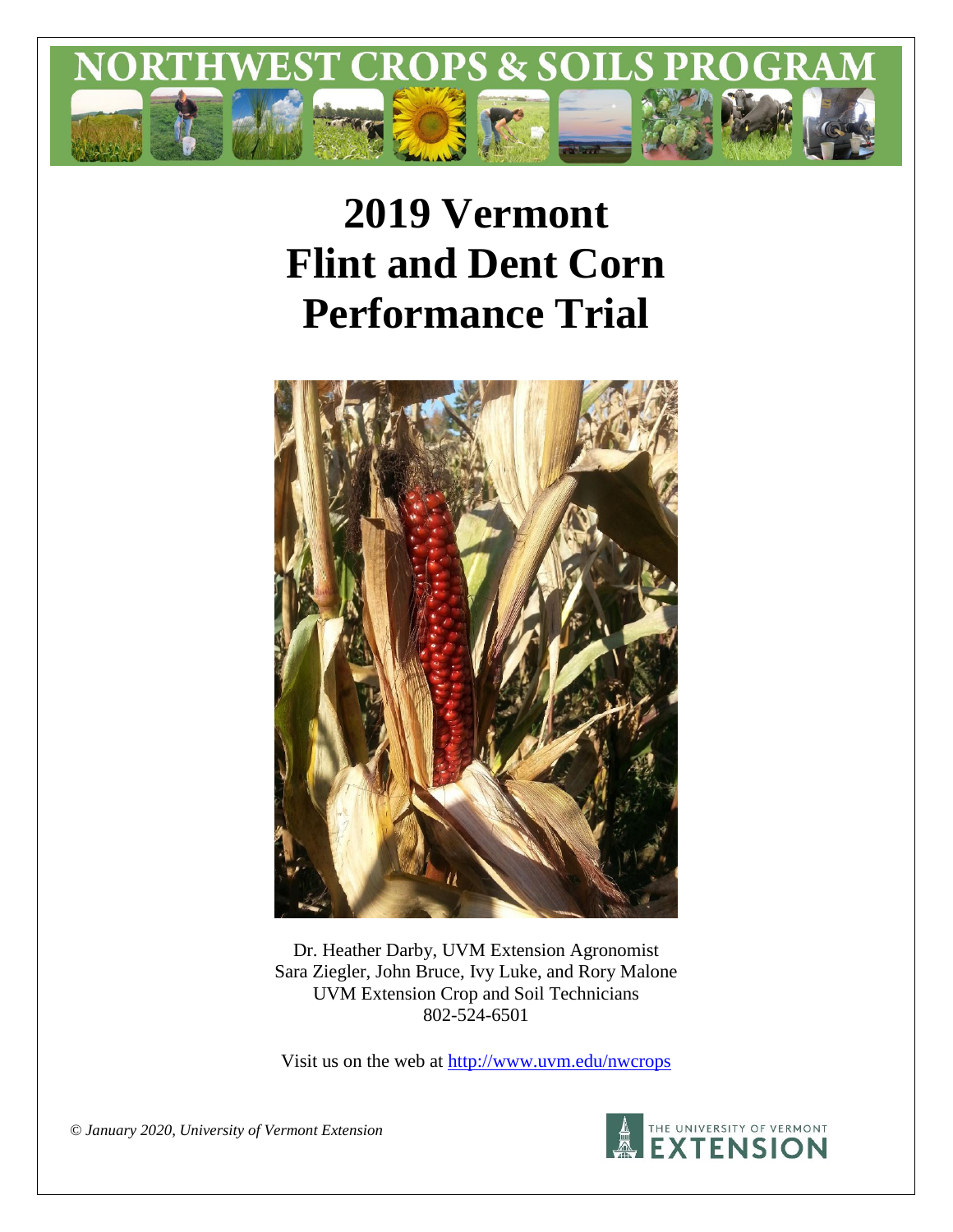### **2019 VERMONT FLINT AND DENT CORN PERFORMANCE TRIAL Dr. Heather Darby, University of Vermont Extension heather.darby[at]uvm.edu**

In the northeast there is a strong demand from consumers to have access to a wide range of locally produced food products. This demand creates opportunities for specialty value-added markets and crops to emerge. One market that has been gaining popularity and expanding recently in the northeast is the specialty corn market. Flint corn has very hard starch and can be ground and used in tortillas, tamales, corn meal, grits, and other products. Flint has a high proportion of hard starch in the kernel that produces a coarse meal. This is different than a soft-starch flour corn that, when ground, results in a fine flour. Dent corn is similar as it has a lower proportion of hard starch than flint corn, and thus forms a small dent on top of each kernel when mature (Figure 1). Flint and flour corn types, although recorded as being grown by Native Americans, have largely not been produced on a commercial scale in this region. However, new food entrepreneurs are looking to source local grain corn, producing potential value-added markets for local farmers. Therefore, it is important to evaluate both commercially available and locally saved flint, flour, and dent corn varieties to determine varieties that are well suited to our northern climate and produce economically viable yields and meet the quality expectations of this new market. The University of Vermont Extension Northwest Crops and Soils Program conducted a flint and dent corn variety trial in 2019 to evaluate commercially available and locally saved corn varieties for yield, quality, and suitability to our northern climate. It is important to remember that the data presented are from a replicated research trial from only one location in Vermont and represent only one season. Crop performance data from additional tests in different locations and over several years should be compared before making varietal selections.



Figure 1. Difference in starch composition of grain corn types (Burton & Fincher, 2014).

# **MATERIALS AND METHODS**

In 2019, flint and dent grain corn varieties were evaluated at Borderview Research Farm in Alburgh, Vermont. The plot design was a randomized complete block with four replications. Treatments were 14 corn varieties from five companies (Table 1). Several varieties were also sourced from local seed savers (Table 2). Varieties were evaluated for grain yield and quality. Relative maturity (RM) and varietal characteristics are provided in Table 2.

| <b>Adaptive</b>                                                  | <b>Albert Lea</b>                                                                   | <b>Baker Creek Heirloom</b>                                      | Johnny's                                                         | <b>Victory Seed</b>                                        |
|------------------------------------------------------------------|-------------------------------------------------------------------------------------|------------------------------------------------------------------|------------------------------------------------------------------|------------------------------------------------------------|
| <b>Seeds</b>                                                     | <b>Seedhouse</b>                                                                    | Seed Co.                                                         | <b>Selected Seeds</b>                                            | Company                                                    |
| 25079 Bush Creek Rd.<br>Sweet Home, OR 97386<br>$(541)$ 367-1105 | 1414 West Main St,<br><b>PO Box 127</b><br>Albert Lea, MN 56007<br>$(800)$ 352-5247 | 2278 Baker Creek Road<br>Mansfield, MO 65704<br>$(417)$ 924-8917 | 13 Upper Main Street<br>Fairfield, ME<br>04091<br>1-877-564-6697 | <b>PO Box 192</b><br>Molalla, OR 97038<br>$(503)$ 829-3126 |

#### **Table 1. Participating companies and contact information.**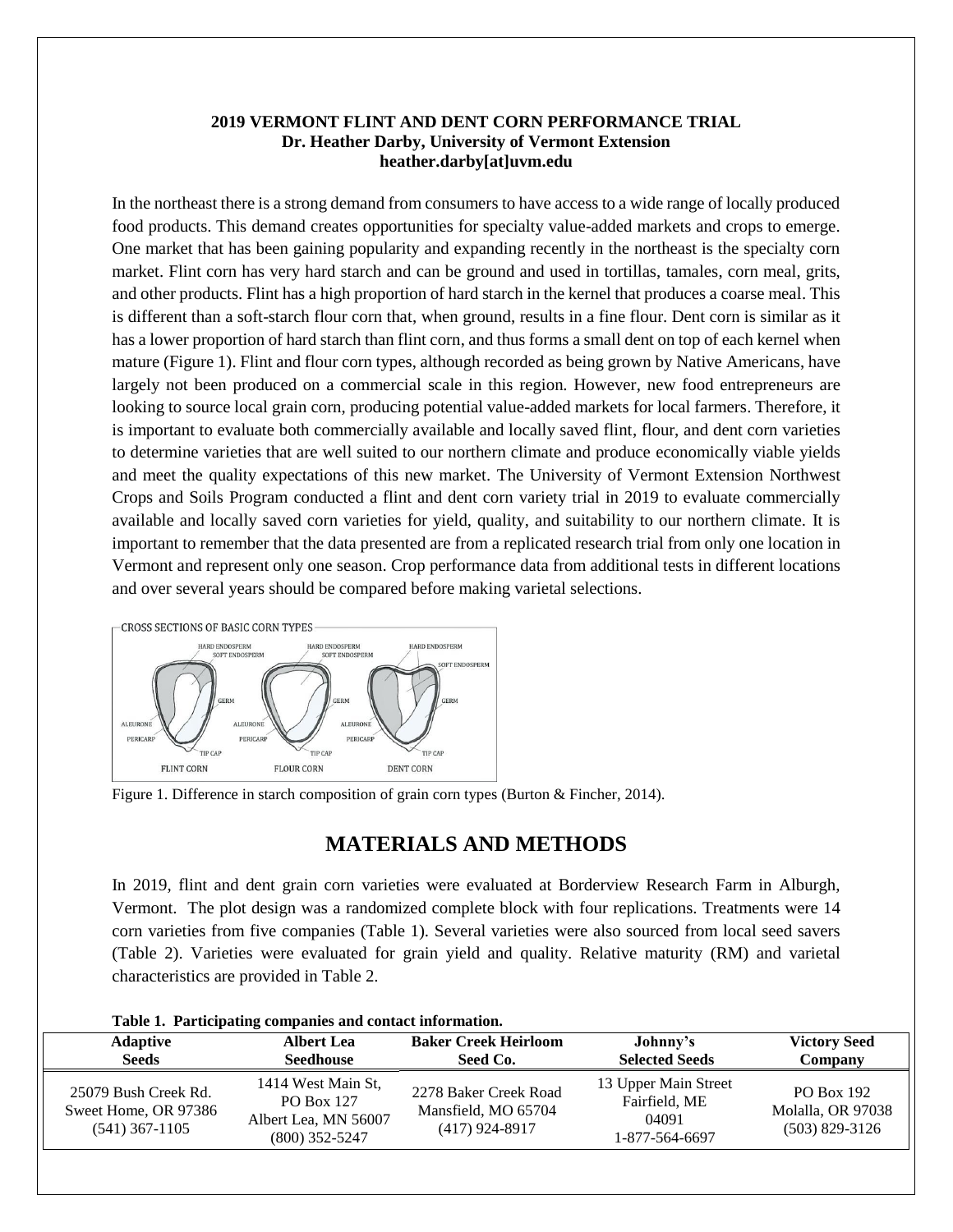| <b>Variety</b>          | <b>Type</b>  | <b>RM</b> | <b>Source</b>                      |
|-------------------------|--------------|-----------|------------------------------------|
| Abenaki                 | Flint        | 85        | <b>Adaptive Seeds</b>              |
| <b>Bronze Orange</b>    | Flint        | 77        | <b>Victory Seeds</b>               |
| Canadian White          | Flint        | Unknown   | Ruth Fleishman, Île Bizard, Quebec |
| Cascade Ruby-Gold       | Flint        | 85        | <b>Adaptive Seeds</b>              |
| Dakota White            | <b>Flint</b> | 85        | Sylvia Davatz, Hartland, VT        |
| Early Riser             | Dent         | Unknown   | Butterworks Farm, Westfield, VT    |
| Elliot's White          | Dent         | 85        | Albert Lea Seeds                   |
| Flint's Flint Corn      | Flint        | Unknown   | UVM Extension, Alburgh, VT         |
| Gaspe                   | <b>Flint</b> | 70        | Ruth Fleishman, Canadian Maritimes |
| Minnesota 13            | Dent         | 95        | Albert Lea Seeds                   |
| Oaxacan Green           | Dent         | 95        | Johnny's Selected Seeds            |
| Osage Brown             | Flour        | 90        | <b>Baker Creek Heirloom Seed</b>   |
| <b>Roter Tessinmais</b> | Flint        | Unknown   | Sylvia Davatz, Hartland, VT        |
| <b>Wapsie Valley</b>    | Flint        | 85        | Aurora Farms, Charlotte, VT        |

**Table 2. Grain corn varieties evaluated in Alburgh, VT, 2019.**

The soil type at the Alburgh location is a Benson rocky silt loam (Table 3). The seedbed was prepared with spring disking followed by a spike tooth harrow. The previous crop was spring wheat. Prior to planting, plots were fertilized with 19-19-19 at a rate 300 lbs ac<sup>-1</sup> on 25-Apr. Plots were planted on 21-May with a 4-row cone planter with John Deere row units fitted with Almaco seed distribution units (Nevada, IA) at a rate of 40,000 seeds ac<sup>-1</sup>. Some varieties with limited seed availability were seeded at a reduced rate. These included Roter Tessinmais (36,590 seeds ac<sup>-1</sup>), Dakota White (37,000 seeds ac<sup>-1</sup>), and Bronze Orange  $(36,590 \text{ seeds} \text{ ac}^{-1})$ . Liquid starter fertilizer  $(9-18-9)$  was applied at planting at a rate of 5 gal ac<sup>-1</sup>. Plots were 20' long and consisted of four rows of corn 30" apart. Populations were counted in each plot and thinned if needed to approximately 28,000 plants ac<sup>-1</sup> on 19-Jun. An application of Steadfast was made on 24-Jun at a rate of 0.75 qt ac<sup>-1</sup> to control quackgrass. On 29-Jun plots were top-dressed with 513 lbs ac<sup>-1</sup> 28-0-0.

On 11-Oct and 6-Nov short and long maturity corn varieties were harvested respectively. Corn populations and the number of ears in each plot were counted. Corn was picked by hand, husked, and weighed for each plot. The corn from each plot was bagged and hung to dry in a grain bin. The varieties Gaspe and Canadian White were not harvestable and therefore do not have measures reported. On 5-Dec, the corn from each plot was shelled and analyzed for moisture content and test weight using a Dickey John Mini-GAC Plus moisture and test weight meter. Kernel yield from each plot was also measured at this time. A subsample from each plot was taken and combined to create a composite sample for each variety. The composite samples were ground using a cyclone mill (UDY Corporation) to obtain a 1mm particle size. The samples were then analyzed for crude protein, fat, fiber, and starch content using NIR (near infrared spectroscopy) methods at the UVM Cereal Grain Testing Laboratory (Burlington, VT) on a FOSS DS2500 Forage and Feed Analyzer. Samples were also analyzed for dexoynivalenol (DON) content using Veratox DON 2/3 Quantitative test from the NEOGEN Corp. This test has a detection range of 0.5 to 5 ppm. DON is a vomitoxin associated with infection by the *Fusarium* fungus. The fungus can overwinter in soils, and spores can be transported by air currents and infect corn plants. Consuming DON at over 1 ppm poses a health risk to both humans and livestock, and products with DON values greater than 1 ppm are considered unsuitable for human consumption by the FDA. Falling numbers (AACC Method 56-81B, AACC Intl., 2000) were also measured on a Perten FN 1500 Falling Number Machine. Falling number is related to the level of sprout damage that has occurred in the grain. It is measured by the time it takes, in seconds, for a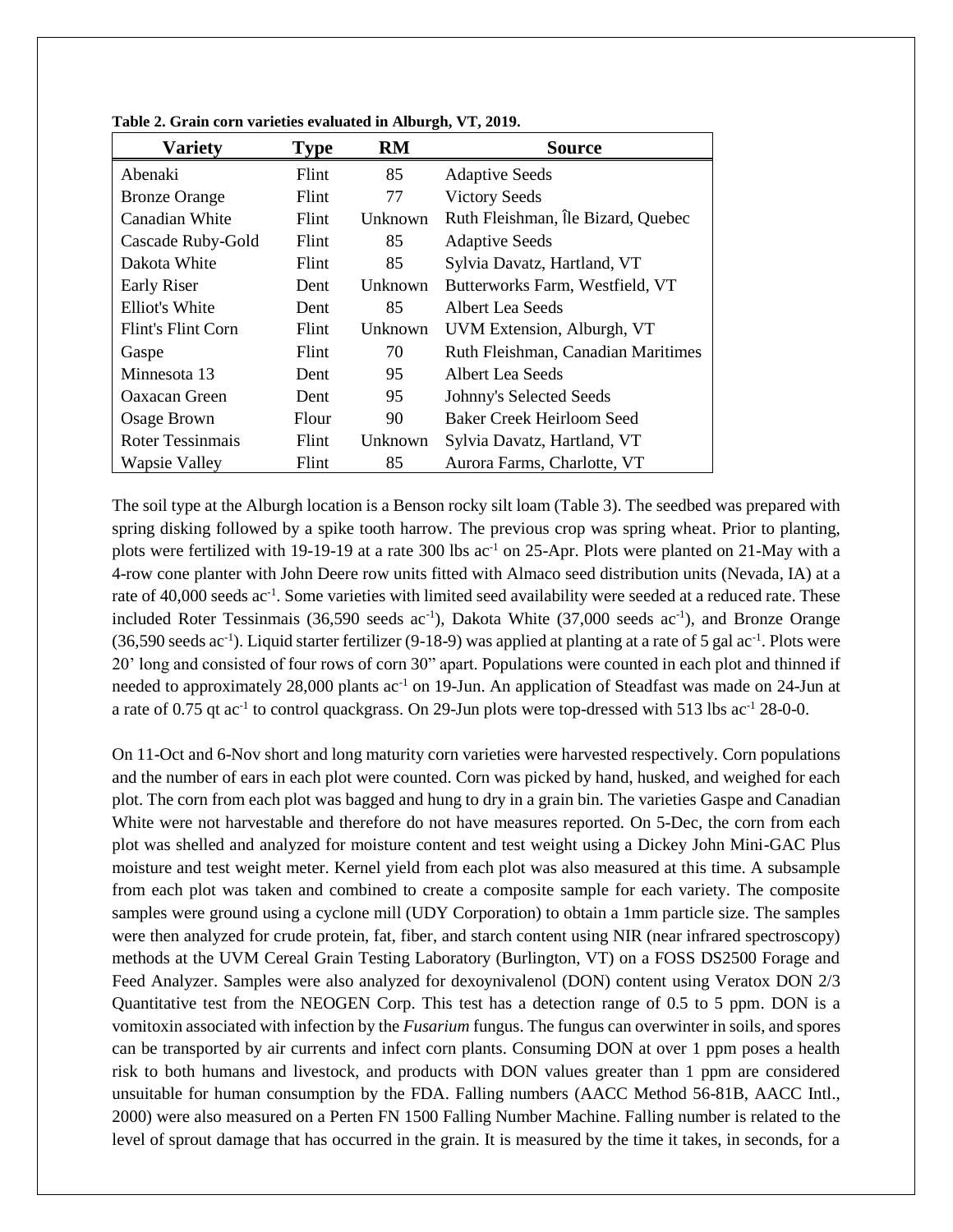stirrer to fall through a slurry of flour and water to the bottom of the tube. In wheat, falling numbers greater than 350 indicate low enzymatic activity and a sound quality wheat while a falling number lower than 200 indicates high enzymatic activity and poor quality wheat. Since the major grain constituent in corn is starch, high enzyme activity could indicate starch degradation which could influence dough and end product texture and strength. Therefore, falling number may be a useful measure to distinguish corn flour quality, however, specific falling number guidelines have not been determined as they have for wheat.

Mixtures of true proteins, composed of amino acids, and non-protein nitrogen make up the crude protein (CP) content of forages. The CP content is determined by measuring the amount of nitrogen and multiplying by 6.25. Starch is the carbohydrate storage molecule for plants. In corn, this starch may be either soft or hard. Flint corns form almost entirely hard starch, dent corns form hard starch on the sides of the kernels but soft starch in the middle and top of the kernel, and flour corns form almost entirely soft starch. These types of starch and the overall quantity of starch in the kernel can impact their use in making food products such as tortillas or chips.

| Location                               | <b>Borderview Research Farm</b><br>Alburgh, VT |  |  |  |
|----------------------------------------|------------------------------------------------|--|--|--|
| Soil type                              | Benson rocky silt loam                         |  |  |  |
| Previous crop                          | Spring wheat                                   |  |  |  |
| Row width (in)                         | 30                                             |  |  |  |
| Plot size (ft)                         | $10 \times 20$                                 |  |  |  |
| Seeding rate (seeds ac <sup>-1</sup> ) | 40,000                                         |  |  |  |
| Planting date                          | $21-May$                                       |  |  |  |
| Tillage operations                     | Spring disk, spike tooth harrow                |  |  |  |
| Harvest dates                          | 11-Oct (short RMs)<br>6-Nov (long RMs)         |  |  |  |

**Table 3. Flint corn variety trial information, Alburgh, VT, 2019.**

Yield data and stand characteristics were analyzed using mixed model analysis using the mixed procedure of SAS (SAS Institute, 1999). Replications within trials were treated as random effects, and hybrids were treated as fixed. Hybrid mean comparisons were made using the Least Significant Difference (LSD) procedure when the F-test was considered significant  $(p<0.10)$ . Variations in yield and quality can occur due to variations in genetics, soil, weather, and other growing conditions. Statistical analysis makes it possible to determine whether a difference among hybrids is real or whether it might have occurred due to other variations in the field. At the bottom of each table a LSD value is presented for each variable (i.e. yield). Least Significant Differences (LSDs) at the 0.10 level of significance are shown. Where the difference between two hybrids within a column is equal to or greater than the LSD value at the bottom of

the column, you can be sure that for 9 out of 10 times, there is a real difference between the two hybrids. Hybrids that were not significantly lower in performance than the highest hybrid in a particular column are indicated with an asterisk. In this example, hybrid C is significantly different from hybrid A but not from hybrid B. The difference between C and B is equal to 1.5, which is less than the LSD value of

| <b>Hybrid</b> | Yield  |
|---------------|--------|
| A             | 6.0    |
| B             | $7.5*$ |
| C             | $9.0*$ |
| LSD           | 2.0    |
|               |        |

2.0. This means that these hybrids did not differ in yield. The difference between C and A is equal to 3.0, which is greater than the LSD value of 2.0. This means that the yield of these hybrids were significantly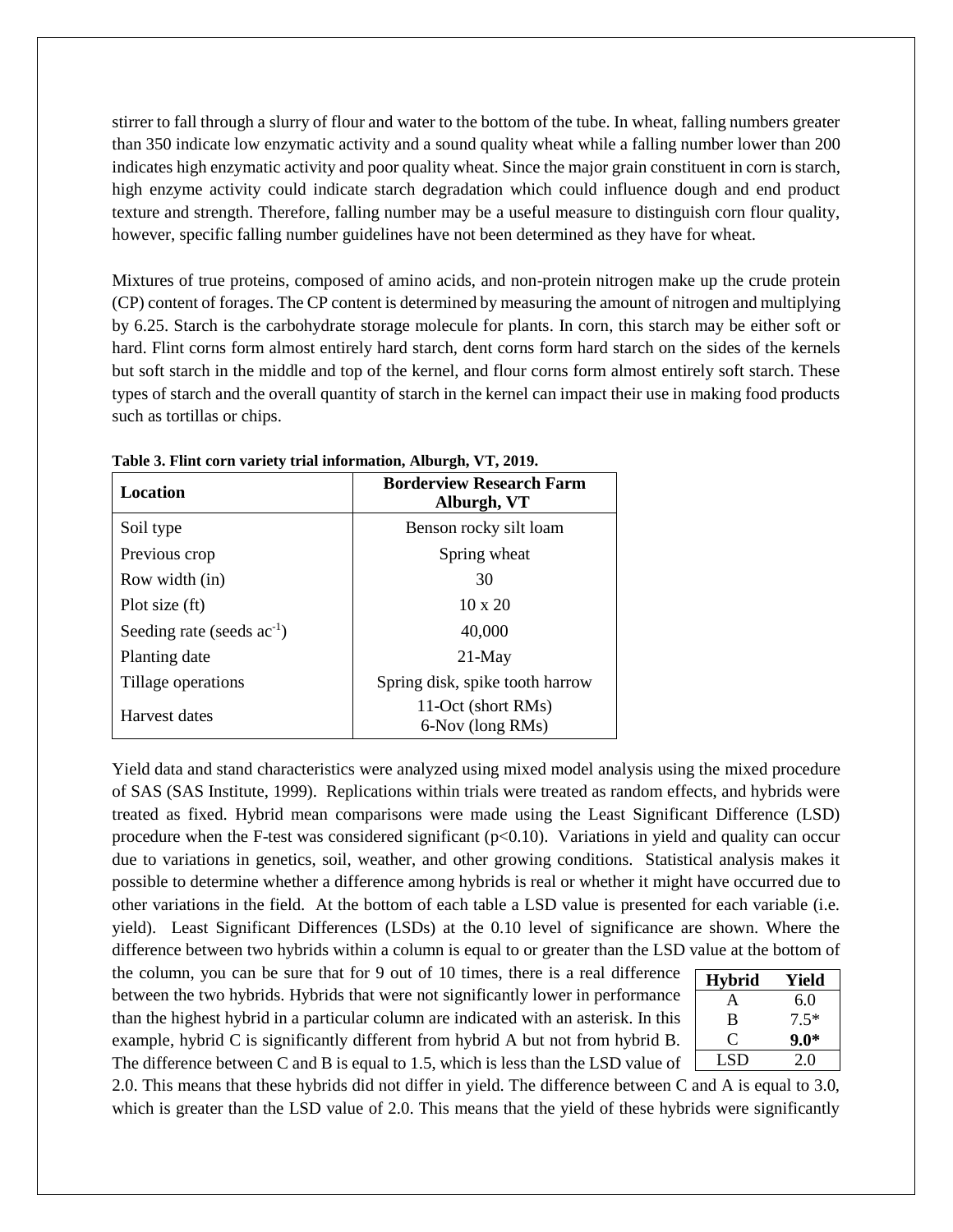different from one another. The asterisk indicates that hybrid B was not significantly lower than the top yielding hybrid C, indicated in bold.

# **RESULTS**

Weather data was recorded with a Davis Instrument Vantage Pro2 weather station, equipped with a WeatherLink data logger at Borderview Research Farm in Alburgh, VT (Table 4). Overall, the season began cooler and wetter than normal but became hot and dry in the middle of the summer. July brought above normal temperatures and little rainfall. The longest period without rainfall in July lasted 12 days. This dry period, which occurred around the time corn plants were developing tassels and silks for pollination, may have negatively impacted corn plant growth and productivity. This was evident in smaller than normal ears and poor tip fill experienced in corn fields around the region. However, these warm conditions did provide optimal Growing Degree Days (GDDs) through the season with a total of 2400 GDDs accumulated May-Oct, 188 above normal.

| Alburgh, VT                         | May     | June    | July    | August  | September | October |
|-------------------------------------|---------|---------|---------|---------|-----------|---------|
| Average temperature $({}^{\circ}F)$ | 53.3    | 64.3    | 73.5    | 68.3    | 60.0      | 50.4    |
| Departure from normal               | $-3.11$ | $-1.46$ | 2.87    | $-0.51$ | $-0.62$   | 2.22    |
|                                     |         |         |         |         |           |         |
| Precipitation (inches)              | 4.90    | 3.06    | 2.34    | 3.50    | 3.87      | 6.32    |
| Departure from normal               | 1.45    | $-0.63$ | $-1.81$ | $-0.41$ | 0.23      | 2.72    |
|                                     |         |         |         |         |           |         |
| Growing Degree Days (50-86°F)       | 189     | 446     | 716     | 568     | 335       | 146     |
| Departure from normal               | -9      | $-29$   | 76      | $-13$   | 17        | 146     |

#### **Table 4. Weather data for Alburgh, VT, 2019.**

Based on weather data from a Davis Instruments Vantage Pro2 with WeatherLink data logger.

Historical averages are for 30 years of NOAA data (1981-2010) from Burlington, VT.

Varieties varied statistically in harvest characteristics (Table 5). Although all plots were planted above optimal seeding rates and thinned to the target population of 28,000 plants ac<sup>-1</sup> for grain corn, none of the varieties maintained this population through the season. The variety Osage Brown produced the highest plant population of 23,414 plants ac<sup>-1</sup> and was statistically similar to three other varieties. The variety Flint's Flint Corn produced the lowest population at 10,890 plants ac<sup>-1</sup>. Lodging and other quality issues related to plant lodging can be a significant challenge for grain corn production. To capture plant standability differences, we noted lodging presence and severity at harvest. To standardize these observations, a 1 was assigned to a plot in which severe lodging was noted and a  $.5 \frac{1}{2}$  was assigned to a plot in which lodging at a lower severity was noted. These measures were then summed across variety replicates and are expressed as a percentage of plots that were lodged. The highest incidence and severity of lodging was observed in varieties Dakota White, Oaxacan Green, and Cascade Ruby Gold. These varieties had lodging present in over 50% of the plots in the trial. The varieties that exhibited the best standability were Wapsie Valley, Osage Brown, Flint's Flint, and Roter Tessinmais as these exhibited less than 15% lodging. Variable populations led to ear yields between 6643 ears  $ac^{-1}$  and 23,740 ears  $ac^{-1}$ . Ear yields for lbs  $ac^{-1}$  ranged from 1491 to 10,075 lbs ac<sup>-1</sup> with the variety Minnesota 13 producing the highest yield for lbs ac<sup>-1</sup>. If we consider the number of plants these ears were produced on, we see that ear yields per plant ranged from 0.459 to 1.11 ears per plant. Values greater than 1.00 indicate varieties that produced 2 harvestable ears on some plants while values less than 1.00 indicate varieties that had some stalks with no harvestable ears formed.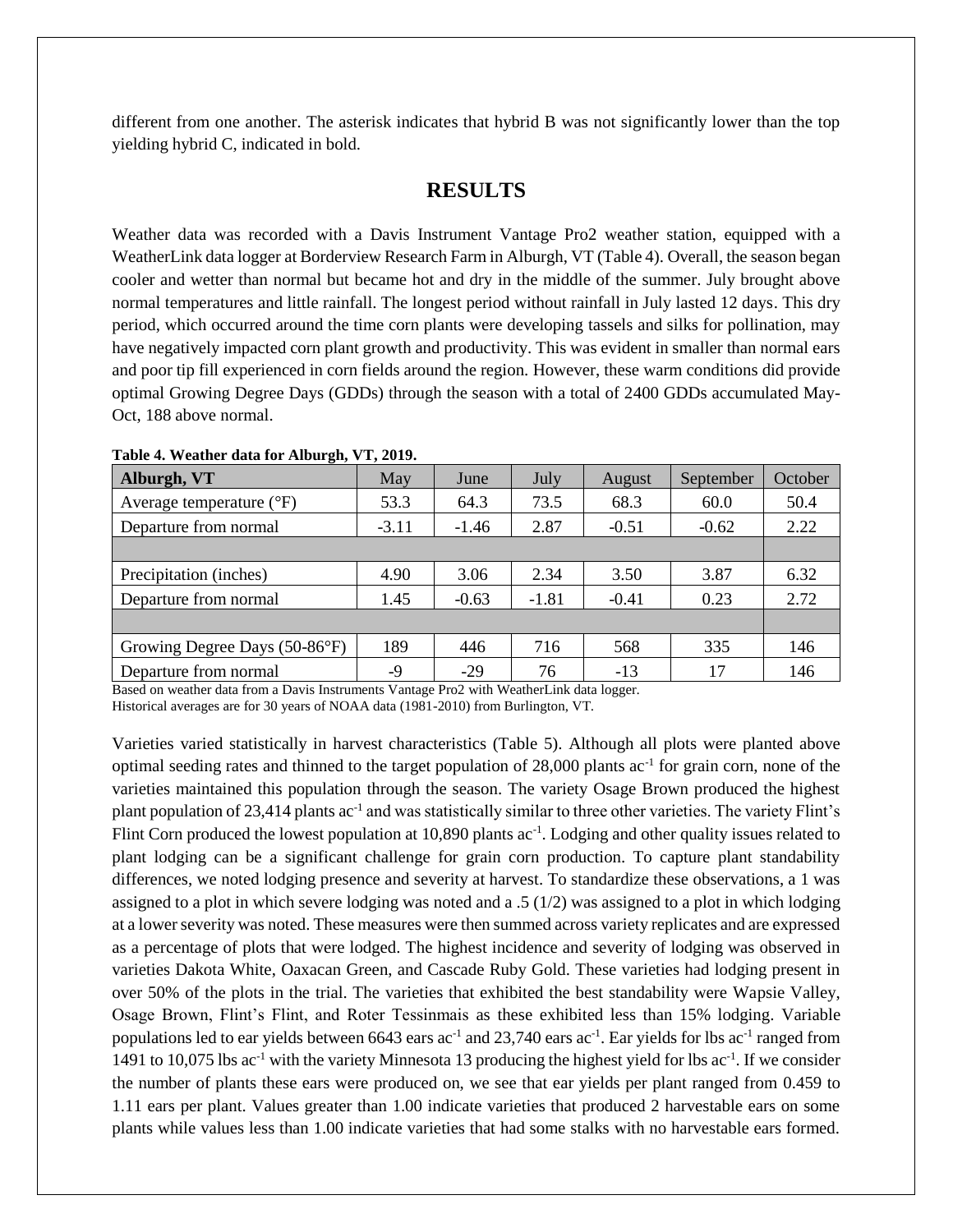However, with variations in ear size and moisture, we must compare these varieties at a standard moisture content and on a kernel basis. Corn grain yields ranged from 970 to 6681 lbs  $ac^{-1}$  or 17.3 to 119 bu  $ac^{-1}$ . These yields, although lower than expected in the Midwest, are in line with VT yields as the highest reported VT yield in 2019 was 140 bu ac<sup>-1</sup>. The highest yielding variety was Minnesota 13, which was not statistically similar to any other variety. The next highest yielding variety was Wapsie Valley which produced 79.3 bu ac<sup>-1</sup>. The lowest yielding variety was Bronze Orange which only produced 17.3 bu ac<sup>-1</sup>. Test weights ranged from 56.7 to 62.7 lbs bu<sup>-1</sup> indicating that all varieties were at or above the industry standard 56 lbs bu<sup>-1</sup> (Table 6).

| Variety                   | Population       | Lodging    | Ear yield      |                        | Grain yield @<br>15.5% moisture |                |
|---------------------------|------------------|------------|----------------|------------------------|---------------------------------|----------------|
|                           | plants $ac^{-1}$ | % of plots | ears $ac^{-1}$ | $lbs$ ac <sup>-1</sup> | $\text{lbs}$ ac <sup>-1</sup>   | $bu$ $ac^{-1}$ |
| Abenaki                   | 15355            | 50         | 9692           | 2301                   | 1583                            | 28.3           |
| <b>Bronze Orange</b>      | 15682            | 25         | 8385           | 1815                   | 970                             | 17.3           |
| Cascade Ruby-Gold         | 16444            | 50         | 13504          | 3129                   | 1854                            | 33.1           |
| Dakota White              | 12741            | 75         | 8385           | 1491                   | 1166                            | 20.8           |
| <b>Early Riser</b>        | 21018*           | 25         | 16008          | 5919                   | 4225                            | 75.4           |
| <b>Elliot's White</b>     | 14484            | 37.5       | 6643           | 3991                   | 2187                            | 39.0           |
| <b>Flint's Flint Corn</b> | 10890            | 12.5       | 11217          | 4284                   | 2775                            | 49.5           |
| Minnesota 13              | $20364*$         | 25         | $20364*$       | 10075                  | 6681                            | 119            |
| Oaxacan Green             | 14157            | 62.5       | 9801           | 3800                   | 2527                            | 45.1           |
| <b>Osage Brown</b>        | 23414            | $\theta$   | 17533          | 3357                   | 1759                            | 31.4           |
| <b>Roter Tessinmais</b>   | 21453*           | 12.5       | 23740          | 6964                   | 4283                            | 76.5           |
| Wapsie Valley             | 13177            | $\bf{0}$   | 11652          | 6979                   | 4439                            | 79.3           |
| LSD $(p = 0.10)$          | 4052             | N/A        | 4107           | 1276                   | 908                             | 16.2           |
| <b>Trial Mean</b>         | 16598            | 31.25      | 13077          | 4509                   | 2871                            | 51.3           |

**Table 5. Harvest characteristics of 12** † **flint/dent corn varieties, 2019.**

†The varieties Canadian White and Gaspe were not included in analyses as they were not harvestable.

\*Varieties with an asterisk\* performed statistically similarly to the top performer in **bold.**

N/A – statistical analysis was not performed for this parameter.

Corn quality characteristics measured on the composite variety samples are also summarized in Table 6. Crude protein levels ranged from 9.7 to 13.1%. Grain corn in the US typically averages around 9% protein, so many of these flint or less common dent corn varieties had much higher protein levels. Fat levels ranged from 3.26 to 6.23%. The average fat for grain corn is typically around 4% indicating that a few of these varieties, including Bronze Orange, Dakota White, and Flint's Flint, had higher fat content. Fiber content ranged from 2.51 to 3.62. Starch content ranged from 61.6 to 67.7% and averaged 64.8%. This is lower than the average for grain corn which is typically around 70% starch. Differences in starch content between varieties may be an important factor in variety selection depending on the intended end use of the corn. When making food products exclusively with corn *(i.e. tortillas, chips, tamales, etc.)* the texture and behavior of the dough will be heavily influenced by the starch. Another important aspect of corn grain quality is mycotoxin analysis. Corn is susceptible to infection by a number of fungal pathogens that can produce compounds (mycotoxins) that are toxic to humans and animals at certain concentrations. One of these fungal pathogens is *Fusarium* which can produce a mycotoxin called Deoxynivalenol or DON. The FDA recommends that human food products contain no more than 1 ppm DON. The majority of the varieties tested contained very low levels of DON between 0 and 0.4 ppm. However, the varieties Bronze Orange and Cascade Ruby-Gold had levels of 0.6 and 1.0 ppm.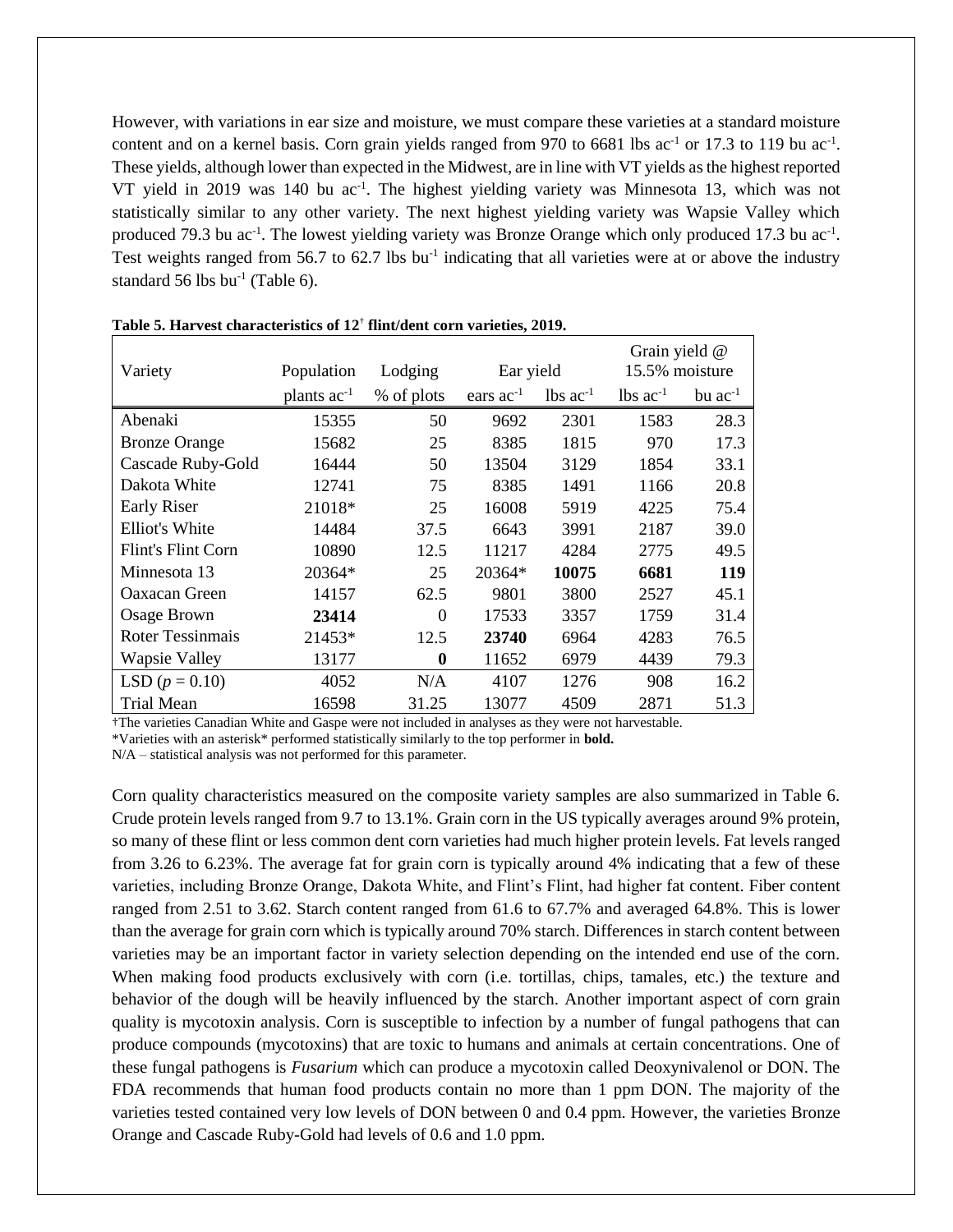| Variety                   | <b>Test</b><br>Weight  | Crude<br>protein | Fat     | Fiber | Starch | Falling<br>number | <b>DON</b> |
|---------------------------|------------------------|------------------|---------|-------|--------|-------------------|------------|
|                           | $lbs$ bu <sup>-1</sup> |                  | % of DM |       |        | seconds           | ppm        |
| Abenaki                   | 61.4                   | 13.0             | 4.23    | 2.75  | 65.1   | 82                | 0.300      |
| <b>Bronze Orange</b>      | 57.4                   | <b>13.1</b>      | 6.23    | 3.22  | 61.6   | 284               | 1.00       |
| Cascade Ruby-Gold         | 60.0                   | 11.8             | 4.59    | 3.02  | 65.6   | 62                | 0.600      |
| Dakota White              | 61.1                   | 12.8             | 5.75    | 3.03  | 63.0   | 65                | 0.200      |
| Early Riser               | 60.9                   | 10.9             | 4.21    | 2.77  | 64.4   | 323               | 0.200      |
| Elliot's White            | 57.5                   | 10.2             | 3.26    | 2.94  | 67.7   | 290               | 0.200      |
| <b>Flint's Flint Corn</b> | 61.3                   | 12.4             | 5.34    | 2.55  | 64.5   | 67                | 0.400      |
| Minnesota 13              | 59.0                   | 9.7              | 4.22    | 2.87  | 65.1   | 332               | 0.200      |
| Oaxacan Green             | 57.8                   | 11.3             | 4.17    | 2.51  | 65.3   | 334               | 0.100      |
| Osage Brown               | 56.7                   | 10.4             | 3.98    | 2.99  | 64.5   | 175               | 0.000      |
| Roter Tessinmais          | 62.7                   | 11.8             | 3.54    | 3.62  | 64.4   | 359               | 0.200      |
| <b>Wapsie Valley</b>      | $61.6*$                | 11.3             | 4.13    | 2.79  | 64.7   | 327               | 0.200      |
| LSD $(p = 0.10)$          | 1.27                   |                  |         | N/A   |        |                   |            |
| <b>Trial Mean</b>         | 59.8                   | 11.5             | 4.43    | 2.93  | 64.8   | 233               | 0.623      |

**Table 6. Quality characteristics of 12 flint/dent corn varieties, 2019.**

\*Varieties with an asterisk are not significantly different than the top performer in **bold**.

N/A – only bulked grain was analyzed for quality and statistical analysis was not performed.

Although these levels would still be considered safe for human consumption, these differences could indicate differences in susceptibility to *Fusarium* infection which, in years with wetter conditions in the late summer and fall, could pose concern with DON formation in these varieties. Susceptibility could be related to physical characteristics of the ears including husk cover and orientation (upward or downward facing). These characteristics were not formally recorded in this trial but will be considered in future trials. Finally, we also analyzed the composite samples for falling number. Although this measure is more commonly used with wheat and other small grains, we are interested in understanding if falling number could be a useful indicator of corn quality for certain end uses. The falling numbers ranged from 62 to 359 seconds and averaged 233 seconds across all varieties. In general, the flint varieties tended to have lower falling numbers than the dent varieties. This may suggest that these varieties experienced more starch degradation, however, it may also simply be a reflection of the differences in soft and hard starch proportions influencing the amount of time and heat required to gelatinize the starch which would in turn influence the viscosity and therefore the falling number. Connecting these laboratory quality measures with product testing will provide a better understanding of the interpretability of this measure and its application in corn flour analysis.

## **DISCUSSION**

Grain corn varieties differed dramatically in both yield and quality performance in 2019 (Figure 2). Of the 12 varieties ultimately harvested from the initial 14 varieties, there were six varieties that seem more promising in terms of establishment, productivity, and quality. These varieties include Minnesota 13, Early Riser, Wapsie Valley, Roter Tessinmais, Oacaxan Green, and Flint's Flint. All of these varieties produced over 40 bu ac<sup>-1</sup> with Minnesota 13 producing 119 bu ac<sup>-1</sup>. Although we had trouble establishing decent populations of some of these varieties, the fact that they still yielded over 40 bu ac<sup>-1</sup> indicates good ear development on the existing plants. If populations can be improved, these varieties would have a much higher yield potential. In terms of quality, these varieties produced test weights above the average 56 lbs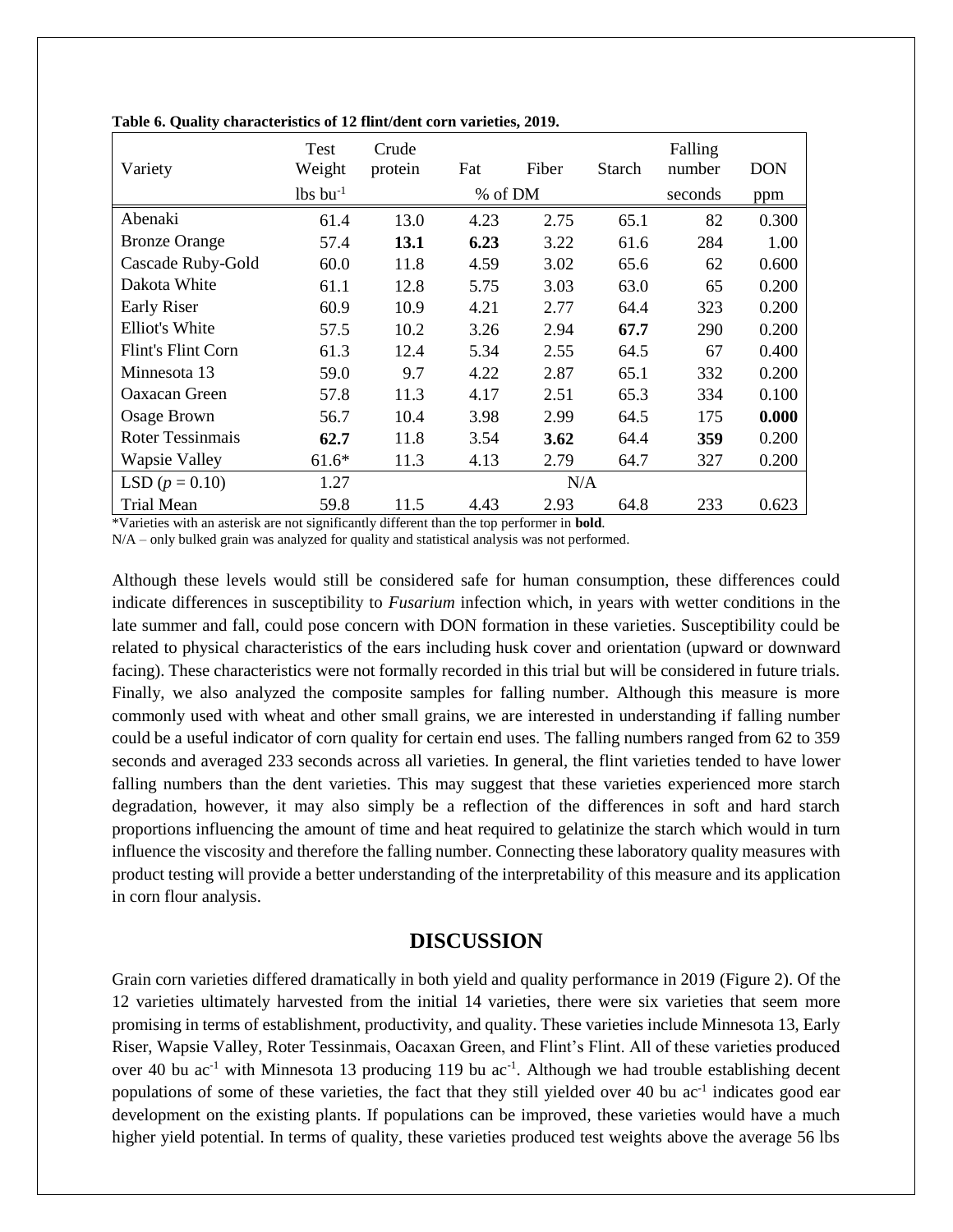bu<sup>-1</sup>, had DON concentrations below the 1 ppm FDA guideline for human consumption, and produced a nutritional profile similar to or better than average grain corn currently produced in the US (protein, starch, fat). We do not yet fully understand which of these parameters will prove most important in the end uses local processors are interested in and will continue to work with both growers, processors, and end users to develop this understanding and ultimately recommendations for specialty corn production in Vermont and the northeast.

## **REFERENCES**

Burton, Rachel A., and Fincher, Geoffrey B. 2014. Evolution and Development of Cell Walls in Cereal Grains. Frontiers in Plant Science 5:456.

# **ACKNOWLEDGEMENTS**

UVM Extension Northwest Crops and Soils Program would like to thank Roger Rainville and the staff at Borderview Research Farm for their generous help with this research trial as well as Catherine Davidson, Hillary Emick, Amanda Gervais, Haley Jean, Scott Lewins, Shannon Meyler, and Lindsey Ruhl for their assistance with data collection and entry. We would also like to thank the seed companies for their seed and cooperation in these study. The information is presented with the understanding that no product discrimination is intended and no endorsement of any product mentioned or criticism of unnamed products is implied.

## *UVM Extension helps individuals and communities put research-based knowledge to work*



Issued in furtherance of Cooperative Extension work, Acts of May 8 and June 30, 1914, in cooperation with the United States Department of Agriculture. University of Vermont Extension, Burlington, Vermont. University of Vermont Extension, and U.S. Department of Agriculture, cooperating, offer education and employment to everyone without regard to race, color, national origin, gender, religion, age, disability, political beliefs, sexual orientation, and marital or familial status.